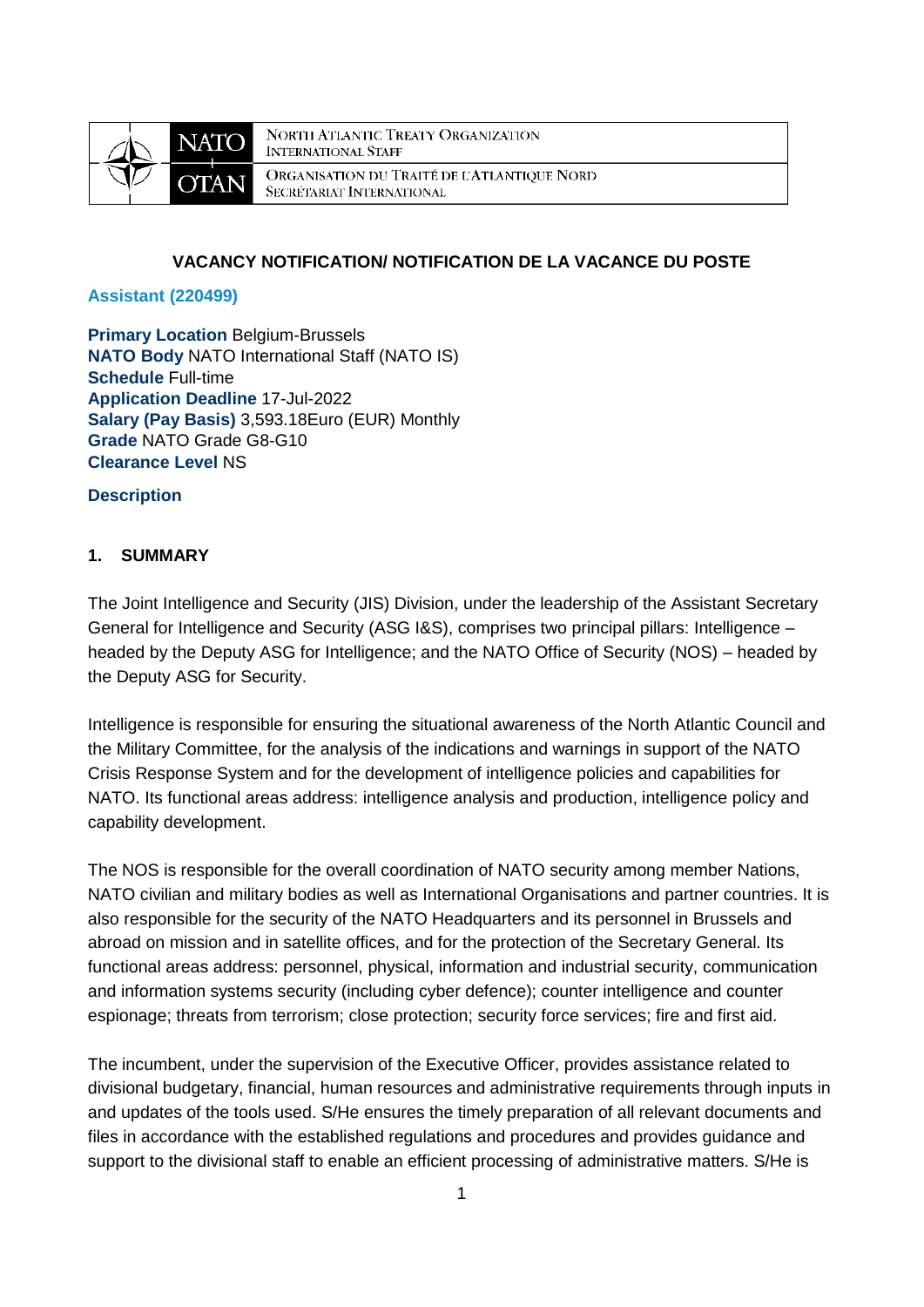the Divisional focal point for the maintenance, updating and improvement of the Information and Knowledge Management tools and platforms.

## **2. QUALIFICATIONS AND EXPERIENCE**

#### **ESSENTIAL**

The incumbent must:

- have a good general education at least to higher secondary level;
- possess at least 4 years' previous experience of administrative support duties;
- have proven organisation and coordination skills;
- have experience of budgetary and financial support duties;
- have excellent knowledge of Information and Knowledge Management (IKM);
- have proven experience working with SharePoint as a content manager;
- possess the following minimum levels of NATO's official languages (English/French): V

("Advanced") in one; and II ("Elementary") in the other;

- have a good working knowledge of standard software applications; and
- be familiar with Enterprise Resource Planning tools.

## **DESIRABLE**

The following would be considered an advantage:

- experience of working in a major international organisation or international environment;
- a higher level in the other NATO official language.

#### **3. MAIN ACCOUNTABILITIES**

#### **Planning and Execution**

Assist with the day-to-day administration of the Section. Finalize general correspondence and documents, prepare presentations and create tables of figures. Prepare staff mission and hospitality requests. Organise own workload to ensure the accurate and timely execution of duties. Act as the back-up for the Assistant Secretary General's Executive Assistant during her/his absence. Fill in for Divisional administrative assistants as needed.

#### **Financial Management**

Process supply and commitment requests submitted by different Services/Sections and invoices received from suppliers. Execute budget transfers and input data in ERP. Produce regular financial summary reports.

#### **Information Management**

Process sensitive management documents where the utmost discretion is required. Keep informed of upcoming activities. Answer enquiries and incoming phone calls and maintain assigned Outlook agendas. Draft routine memoranda and cover letters as required. File correspondence and documents and administer classified files. Maintain an effective follow-up and/or reminder system for pending actions within the Section and Division. Maintain, update and improve Divisional Information and Knowledge Management tools, including the tasker tracker and Sharepoint.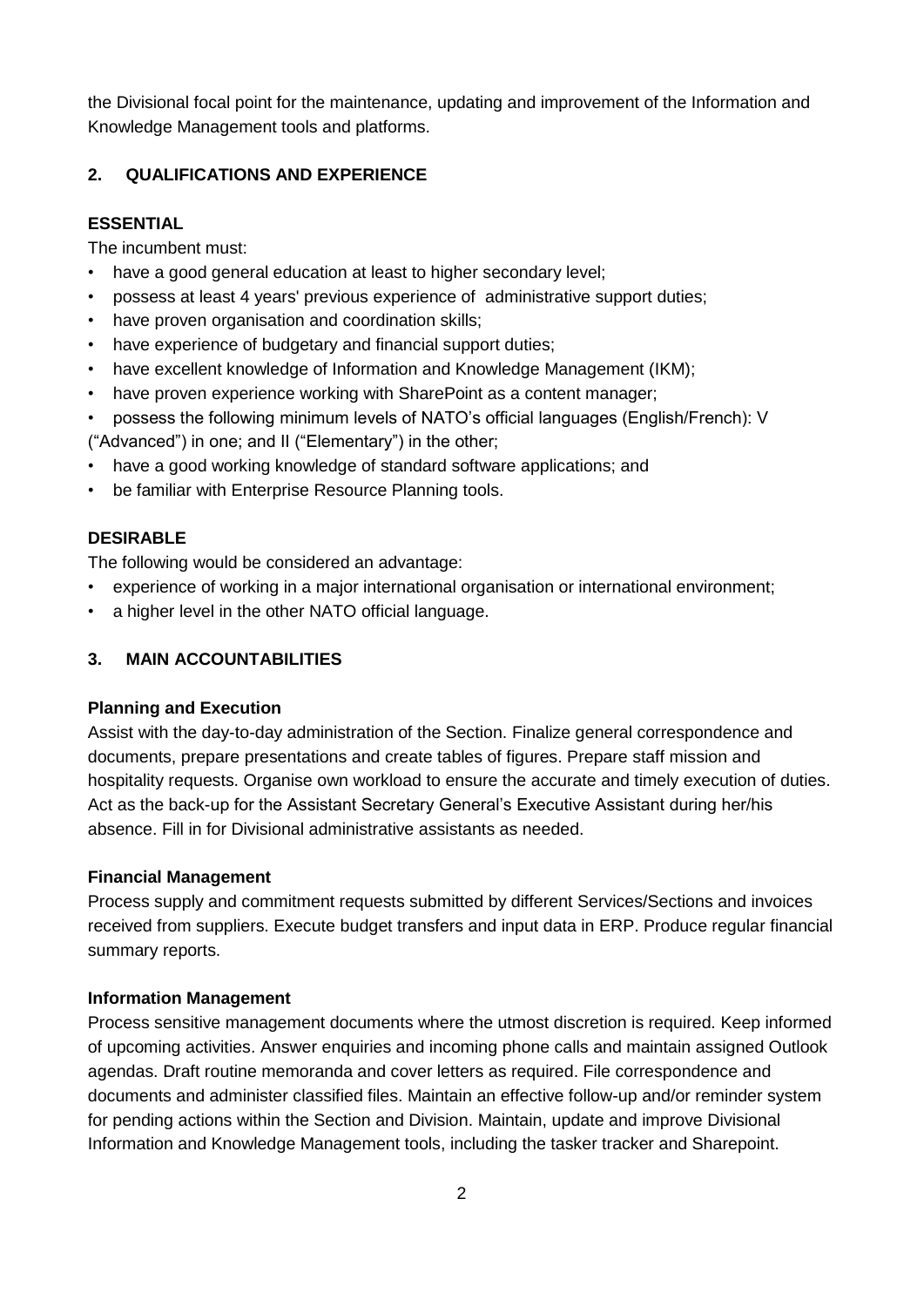## **Knowledge Management**

File electronic and paper correspondence and documents paying close attention to version control. Maintain up-to-date databases. Update relevant information portals and divisional team sites.

## **Stakeholder Management**

Establish good working relationships with all divisional staff and with relevant stakeholders inside and outside the Organisation.

## **Expertise Development**

Improve own administrative, language and computer skills on a continuous basis. Engage with stakeholders in the areas of budget, finance and HR to become a divisional expert on International Staff administrative procedures. Liaise with other Assistants within the Division to leverage knowledge.

## **Organisational Efficiencies**

Contribute to the continuous improvement of the IKM tools and processes for the Division. Provide constructive suggestions to improve office procedures. Find ways to be faster, better and more effective in managing information and using office tools. Perform any other related duty as assigned.

## **4. INTERRELATIONSHIPS**

The incumbent reports to the Executive Officer and works in close collaboration with the Administrative Officer and the Division's staff members. S/He will also regularly interact with the Office of the Financial Controller (on budgetary/financial matters), the Executive Management Division (on HR matters mainly) and with expert staff on IKM topics. Direct reports: N/A Indirect reports: N/A

## **5. COMPETENCIES**

The incumbent must demonstrate:

- Clarity and Accuracy: Checks own work;
- Customer Service Orientation: Takes personal responsibility for correcting problems;
- Empathy: Listens actively;
- Flexibility: Acts with flexibility;
- Initiative: Is decisive in a time-sensitive situation;
- Organisational Awareness: Understands the Organization's structure;
- Teamwork: Expresses positive attitudes and expectations of team or team members.

## **6. CONTRACT**

**Contract to be offered to the successful applicant (if non-seconded): Definite duration contract of three years' duration; possibility of an indefinite duration contract thereafter**.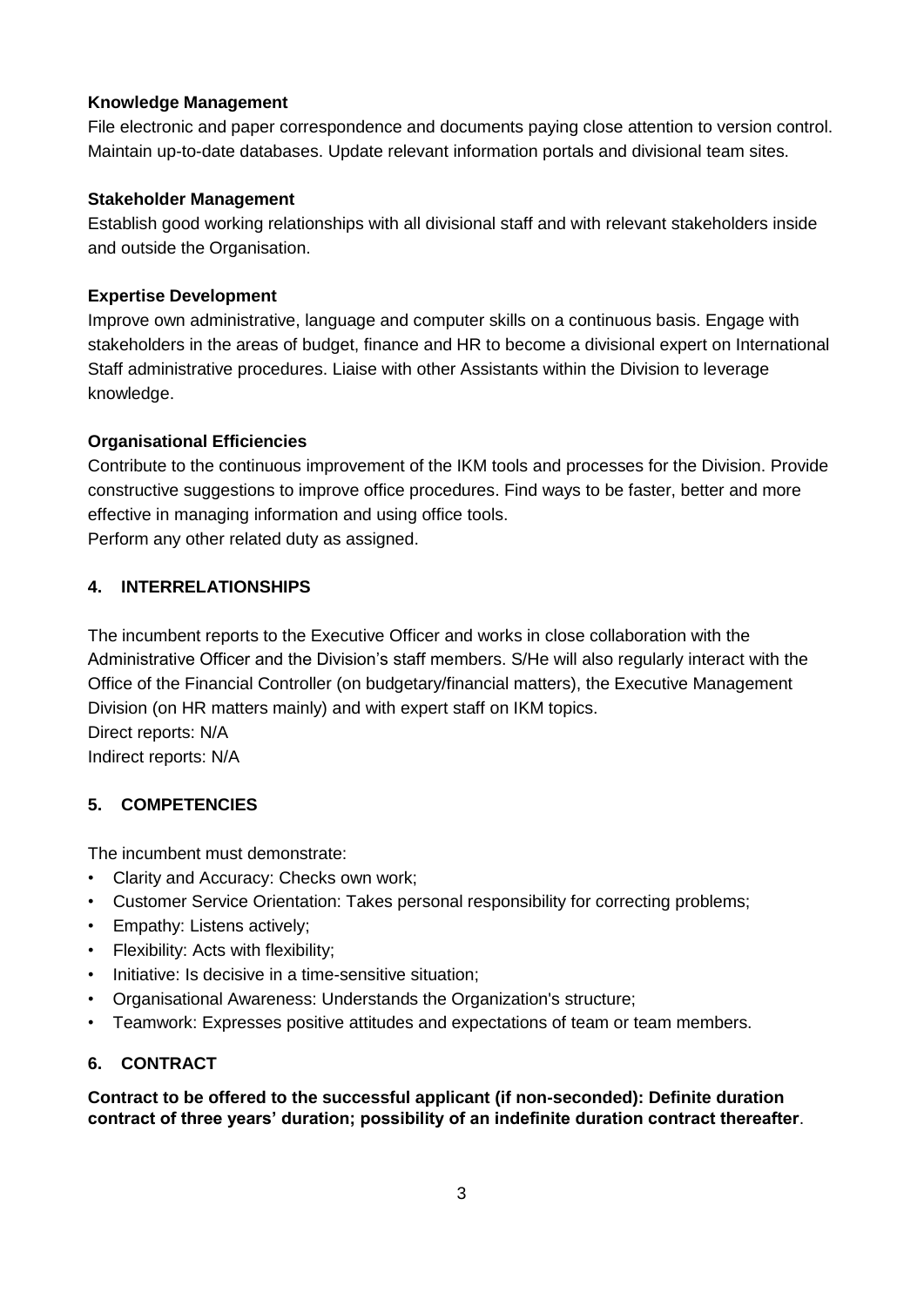## Contract clause applicable:

In accordance with the NATO Civilian Personnel Regulations, the successful candidate will receive a definite duration contract of three years, which may be followed by an indefinite duration contract.

If the successful applicant is seconded from the national administration of one of NATO's member States, a 3-year definite duration contract will be offered, which may be renewed for a further period of up to 3 years subject to the agreement of the national authority concerned. The maximum period of service in the post as a seconded staff member is six years.

Serving staff will be offered a contract in accordance with the NATO Civilian Personnel Régulations.

NOTE: Irrespective of previous qualifications and experience, candidates for twin-graded posts will be appointed at the lower grade. Advancement to the higher grade is not automatic, and will not normally take place during the first three years of service in the post.

Under specific circumstances, serving staff members may be appointed directly to the higher grade, and a period of three years might be reduced by up to twenty four months for external candidates. These circumstances are described in the IS directive on twin-graded posts.

# **7. RECRUITMENT PROCESS**

Please note that we can only accept applications from nationals of NATO member countries. Applications must be submitted using e-recruitment system, as applicable:

- For NATO civilian staff members only: please apply via the internal recruitment portal [\(link\)](https://nato.taleo.net/careersection/1/jobsearch.ftl?lang=en);
- For all other applications: www.nato.int/recruitment

Please note that at the time of the interviews, candidates will be asked to provide evidence of their education and professional experience as relevant for this vacancy.

Appointment will be subject to receipt of a security clearance (provided by the national Authorities of the selected candidate) and approval of the candidate's medical file by the NATO Medical Adviser.

More information about the recruitment process and conditions of employment, can be found at our website (http://www.nato.int/cps/en/natolive/recruit-hq-e.htm).

## **8. ADDITIONAL INFORMATION**

NATO is committed to diversity and inclusion, and strives to provide equal access to employment, advancement and retention, independent of gender, age, nationality, ethnic origin, religion or belief, cultural background, sexual orientation, and disability. NATO welcomes applications of nationals from all member Nations, and strongly encourages women to apply.

Building Integrity is a key element of NATO's core tasks. As an employer, NATO values commitment to the principles of integrity, transparency and accountability in accordance with international norms and practices established for the defence and related security sector. Selected candidates are expected to be role models of integrity, and to promote good governance through ongoing efforts in their work.

Due to the broad interest in NATO and the large number of potential candidates, telephone or email enquiries cannot be dealt with.

Applicants who are not successful in this competition may be offered an appointment to another post of a similar nature, albeit at the same or a lower grade, provided they meet the necessary requirements.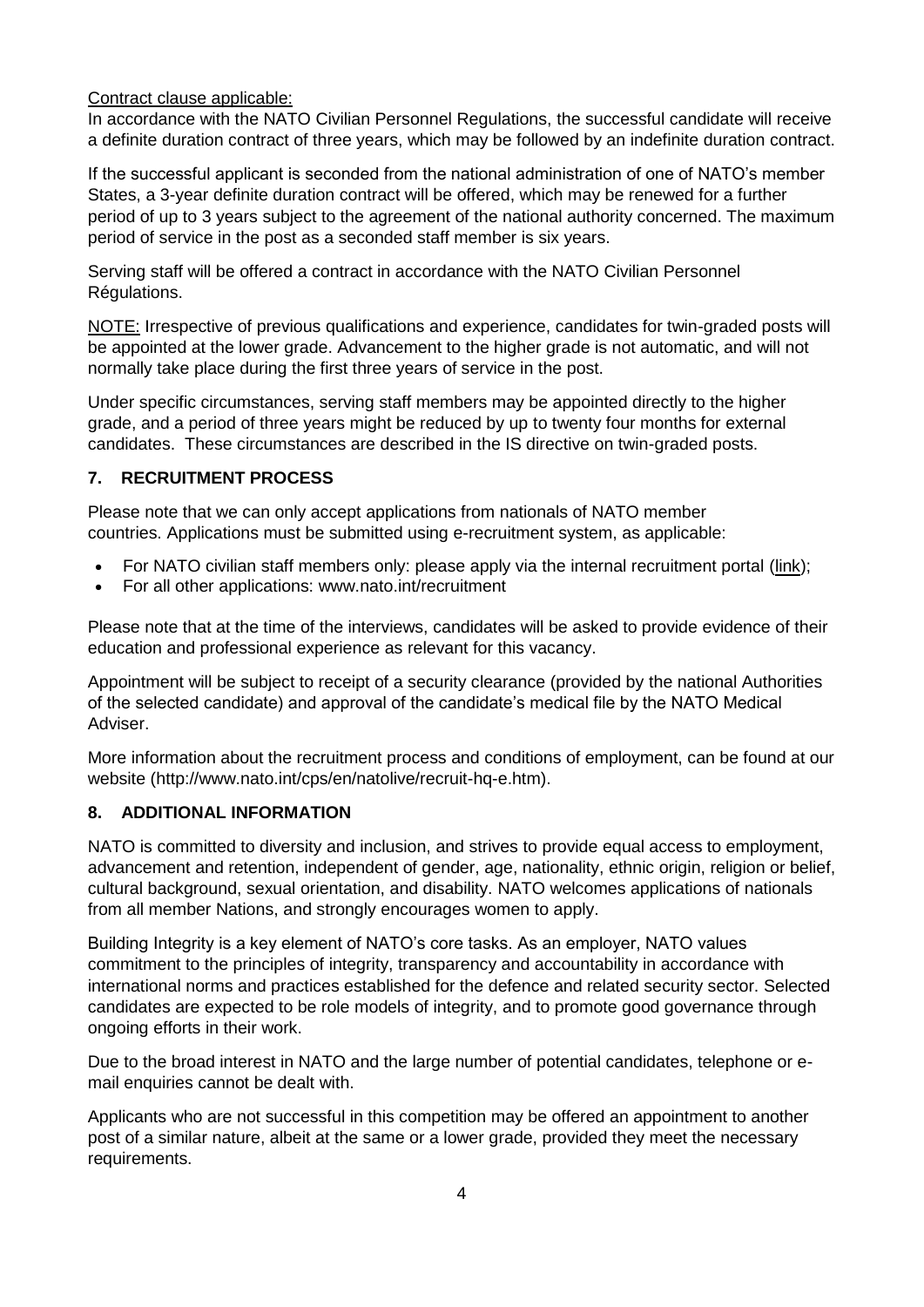The nature of this position may require the staff member at times to be called upon to travel for work and/or to work outside normal office hours.

The organization offers several work-life policies including Teleworking and Flexible Working arrangements (Flexitime) subject to business requirements.

Please note that the International Staff at NATO Headquarters in Brussels, Belgium is a nonsmoking environment.

For information about the NATO Single Salary Scale (Grading, Allowances, etc.) please visit our [website.](https://www.nato.int/cps/en/natolive/86790.htm) Detailed data is available under the Salary and Benefits tab.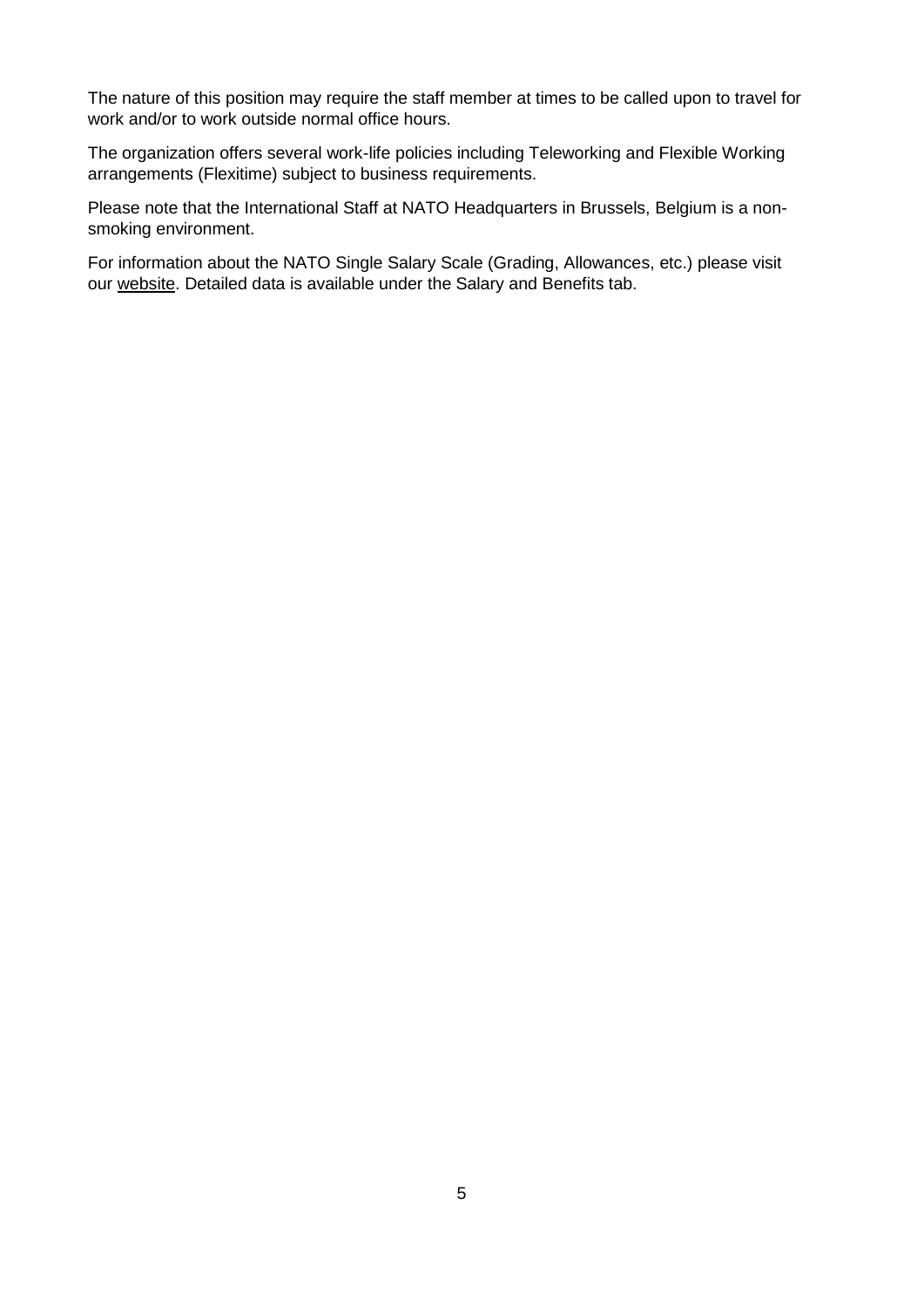## **Assistant(e) (220499)**

**Emplacement principal Belgique-Bruxelles Organisation** OTAN SI **Horaire** Temps plein **Date de retrait** 17-juil.-2022 **Salaire (Base de paie)** 3 593,18Euro (EUR) Mensuelle **Grade** NATO Grade G8-G10 **Niveau de l'habilitation de sécurité** NS

## **Description**

## **1. RÉSUMÉ**

La Division civilo-militaire Renseignement et sécurité (JIS), placée sous l'autorité de la/du secrétaire général(e) adjoint(e) pour le renseignement et la sécurité (ASG/I&S), se compose de deux grands piliers : le pilier « renseignement », dirigé par la/le secrétaire général(e) adjoint(e) délégué(e) pour le renseignement (DASG/I), et le pilier « sécurité », à savoir le Bureau de sécurité de l'OTAN (NOS), dirigé par la/le secrétaire général(e) adjoint(e) délégué(e) pour la sécurité (DASG/S).

Le pilier « renseignement » est chargé de faire en sorte que le Conseil de l'Atlantique Nord et le Comité militaire aient une bonne connaissance de la situation, d'analyser les indices et les critères d'alerte à l'appui du système OTAN de réponse aux crises, et de mettre en place pour l'OTAN des politiques et des capacités en matière de renseignement. Ses domaines de compétence sont l'analyse et la production du renseignement, ainsi que l'élaboration des politiques et le développement des capacités en matière de renseignement.

Le NOS est responsable de la coordination générale de la sécurité à l'OTAN entre pays membres et organismes civils et militaires de l'OTAN, ainsi qu'avec les organisations internationales et les pays partenaires. Il est également responsable de la sécurité du siège de l'OTAN et de son personnel à Bruxelles et à l'étranger, en mission et dans les bureaux satellites, et de la protection de la/du secrétaire général(e). Ses domaines de compétence sont la sécurité concernant le personnel, la sécurité physique, la sécurité des informations, la sécurité industrielle et la sécurité des systèmes d'information et de communication (y compris la cyberdéfense), la contre-ingérence et le contre-espionnage, les menaces terroristes, la protection rapprochée, les services des forces de sécurité, la lutte contre les incendies et les premiers secours.

Sous la supervision de l'administratrice exécutive/l'administrateur exécutif (XO), la/le titulaire s'acquitte de ses tâches pour répondre à des besoins d'ordre budgétaire, financier, RH (ressources humaines) et administratif au sein de la Division, en contribuant aux travaux et en effectuant les mises à jour des outils utilisés. Elle/il prépare, dans les délais impartis, l'ensemble des documents et dossiers nécessaires en suivant les règles et procédures établies, et fournit conseil et soutien au personnel de sa division pour que le traitement des questions administratives soit le plus efficace possible. Point de liaison pour la division, elle/il prend en outre part à la tenue, à l'actualisation et à l'amélioration des outils et plateformes de gestion de l'information et des connaissances.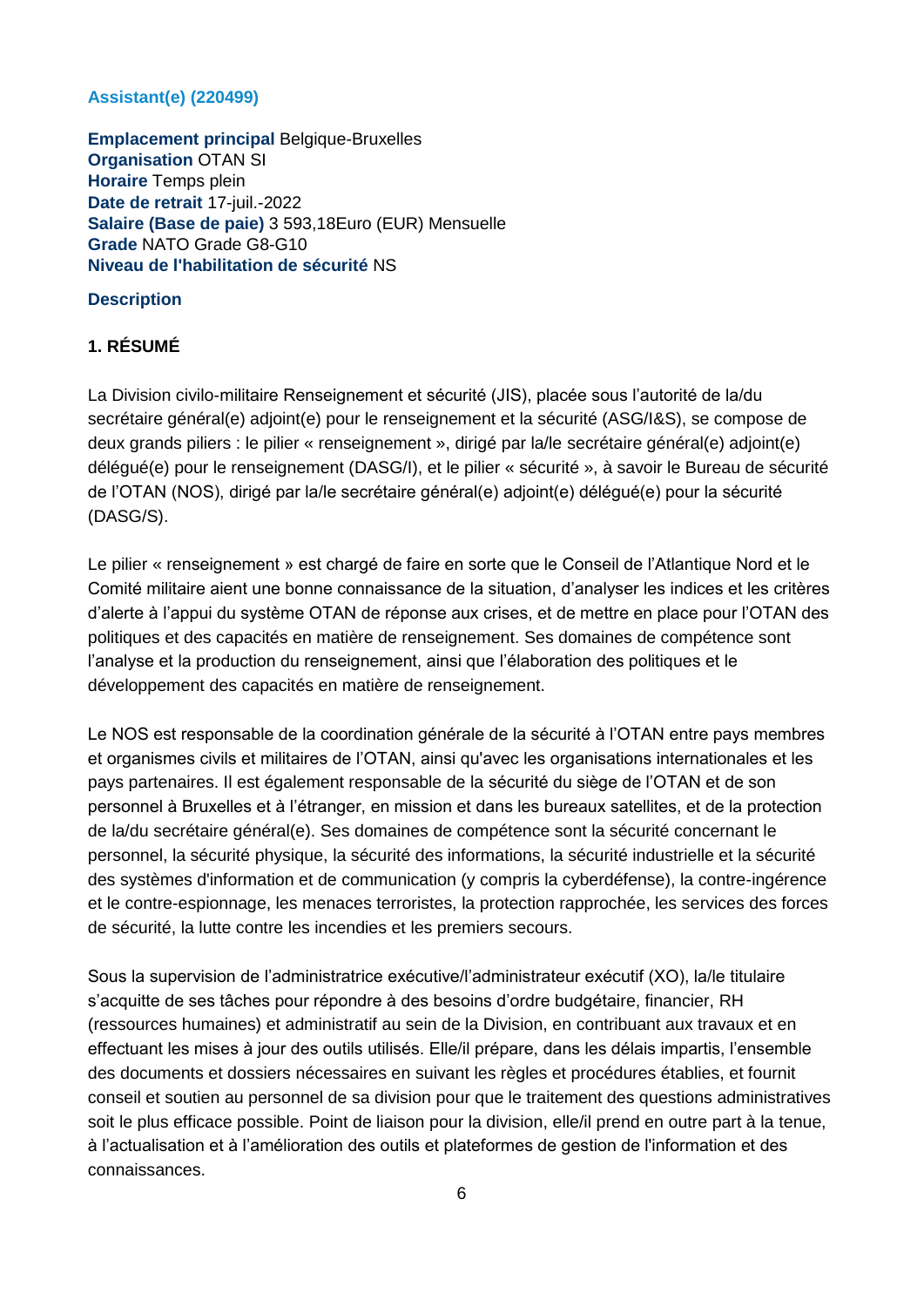# **2. QUALIFICATIONS ET EXPÉRIENCE**

### **ACQUIS ESSENTIELS**

La/Le titulaire du poste doit :

- avoir une bonne instruction générale, au moins du niveau secondaire supérieur ;
- avoir au moins quatre années d'expérience dans le domaine du soutien administratif ;
- avoir des compétences avérées en matière d'organisation et de coordination ;
- avoir une expérience des tâches de soutien budgétaire et financier ;
- avoir une excellente maîtrise de la gestion de l'information et des connaissances (IKM) ;
- avoir une expérience avérée de l'utilisation de SharePoint en tant que gestionnaire de contenu ;
- avoir au minimum le niveau de compétence V (« avancé ») dans l'une des deux langues officielles de l'OTAN (anglais/français), et le niveau II (« élémentaire ») dans l'autre ;
- avoir une bonne connaissance pratique des applications logicielles standard ;
- avoir une bonne connaissance des outils de planification des ressources d'entreprise.

### **ACQUIS SOUHAITABLES**

Seraient considérées comme autant d'atouts :

- une expérience dans une grande organisation internationale ou un environnement international ;
- une connaissance de la seconde langue officielle de l'OTAN supérieure au niveau exigé.

## **3. RESPONSABILITÉS PRINCIPALES**

#### **Planification et exécution**

Aide à l'exécution des tâches administratives quotidiennes de la Section. Met en forme des courriers et des documents généraux, prépare des exposés et crée des tableaux de données chiffrées. S'occupe de la préparation des missions du personnel et des demandes d'hébergement. Gère sa charge de travail de manière à ce que les tâches qui lui incombent soient exécutées correctement et dans les temps. Assure la suppléance de l'assistante exécutive/l'assistant exécutif de la/du secrétaire général(e) adjoint(e) en son absence. Remplace au besoin tout(e) autre assistante administrative/assistant administratif de la Division.

### **Gestion financière**

Traite les demandes de fourniture et d'engagement soumises par les différents services/sections, ainsi que les factures émises par les fournisseurs. Procède à des transferts de crédits et saisit les données correspondantes dans le système de planification des ressources d'entreprise (ERP). Établit à échéances régulières des rapports de synthèse à caractère financier.

### **Gestion de l'information**

Traite des documents de gestion présentant un caractère sensible, pour lesquels la plus grande discrétion est requise. Se tient informé(e) des activités à venir. Répond aux demandes d'information et aux appels téléphoniques et tient à jour les agendas Outlook qui lui ont été confiés. Rédige des mémorandums et des notes de couverture sur des questions courantes, selon les besoins. Classe la correspondance et les documents et gère les dossiers classifiés. Tient un système efficace de suivi et/ou de rappel pour les travaux en cours au sein de la Section et de la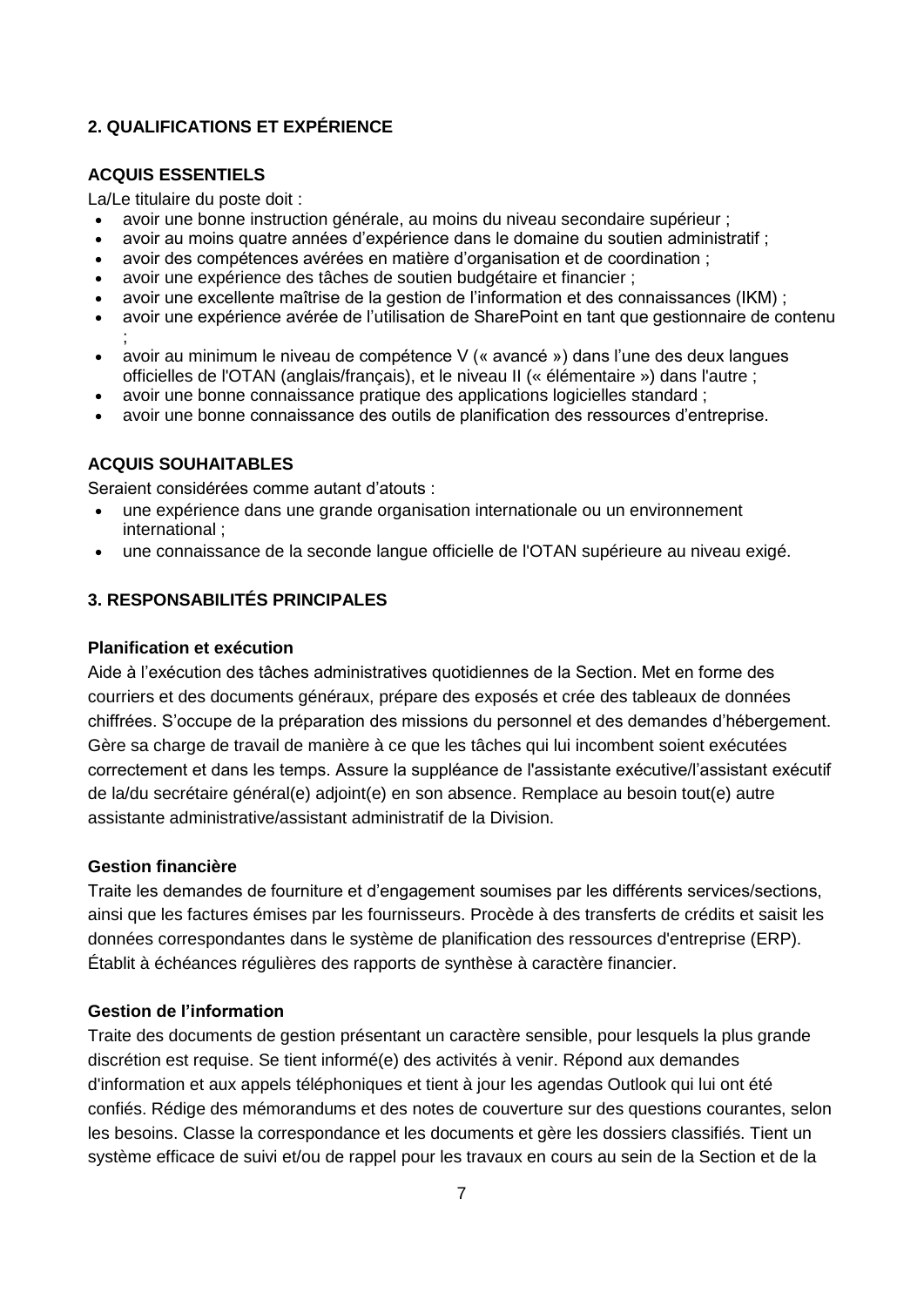Division. Veille à la tenue, à l'actualisation et à l'amélioration des outils de gestion de l'information et des connaissances de la Division, y compris du système de suivi des tâches et de SharePoint.

### **Gestion des connaissances**

Classe la correspondance et les documents en version électronique ou sur papier, en veillant à la bonne gestion des différentes versions des documents. Tient à jour des bases de données. Tient à jour les portails d'information et les sites web des entités de la Division.

## **Gestion des parties prenantes**

Établit de bonnes relations de travail avec tous les membres du personnel de la Division ainsi qu'avec les parties intéressées au sein de l'Organisation et à l'extérieur de celle-ci.

## **Développement de l'expertise**

Améliore de façon continue ses connaissances administratives, linguistiques et informatiques. Travaille en coordination avec les parties prenantes dans les domaines budgétaire et financier et dans le domaine des RH afin de devenir la personne de référence au sein de la Division pour tout ce qui concerne les procédures en vigueur au Secrétariat international. Se tient en liaison avec les autres assistant(e)s de la Division pour améliorer ses connaissances.

## **Efficacité organisationnelle**

Contribue à l'amélioration continue des outils et processus de gestion de l'information et des connaissances pour la Division. Fait des propositions constructives pour améliorer les méthodes de travail. S'efforce d'optimiser la gestion des informations et l'utilisation des outils bureautiques (rapidité, qualité, efficacité).

S'acquitte de toute autre tâche en rapport avec ses fonctions qui pourrait lui être confiée.

## **4. STRUCTURE ET LIAISONS**

La/Le titulaire de ce poste relève de l'administratrice exécutive/administrateur exécutif et travaille en étroite collaboration avec la/le responsable administrative/administratif et les membres de la Division. Elle/Il est amené(e) à avoir des contacts réguliers avec le Bureau du contrôle financier (questions d'ordre budgétaire/financier), la Division Gestion exécutive (questions touchant aux ressources humaines) et des experts en gestion de l'information et des connaissances. Nombre de subordonné(e)s direct(e)s : sans objet.

Nombre de subordonné(e)s indirect(e)s : sans objet.

# **5. COMPÉTENCES**

La/Le titulaire du poste doit faire preuve des compétences suivantes :

- Clarté et précision : vérifie son travail.
- Souci du service au client : s'engage personnellement à résoudre les problèmes.
- Empathie : écoute activement.
- Flexibilité : agit avec flexibilité.
- Initiative : fait preuve de décision dans les situations où il faut agir sans attendre.
- Compréhension organisationnelle : comprend la structure de l'Organisation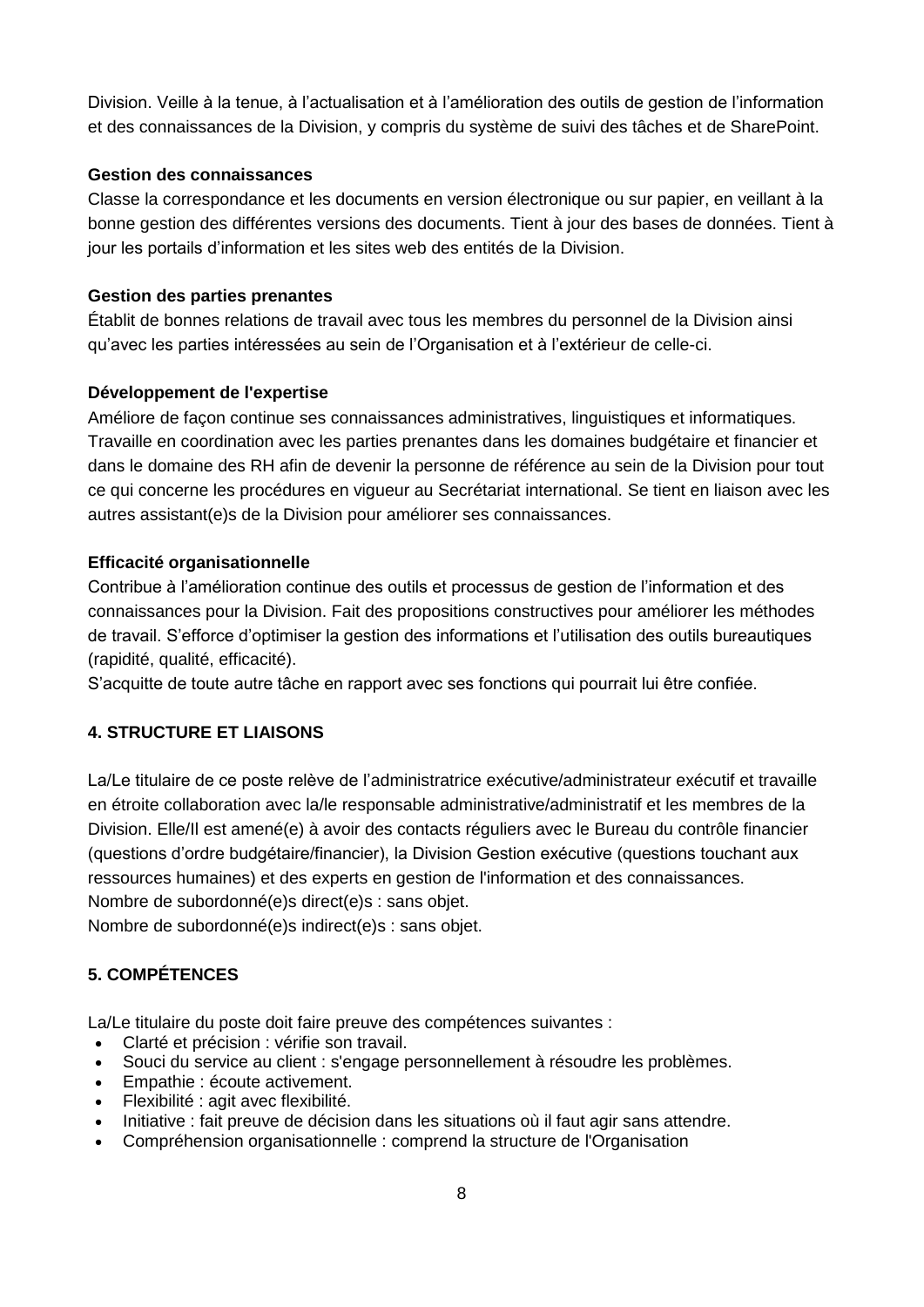Travail en équipe : exprime des attitudes et des attentes positives concernant l'équipe ou les membres de l'équipe.

## **6. CONTRAT**

## **Contrat proposé (hors détachement) : contrat d'une durée déterminée de trois ans ; qui pourra être suivi d'un contrat de durée indéterminée.**

#### Clause contractuelle applicable :

Conformément au Règlement du personnel civil de l'OTAN, la personne retenue se verra offrir un contrat d'une durée déterminée de trois ans, qui pourra être suivi d'un contrat de durée indéterminée.

Si la personne retenue est détachée de l'administration d'un État membre de l'OTAN, elle se verra offrir un contrat d'une durée déterminée de trois ans, qui, sous réserve de l'accord des autorités nationales concernées, pourra être reconduit pour une période de trois ans maximum. À ce poste, la durée de service d'un agent détaché n'excède pas six ans.

Les agents en fonction se verront offrir un contrat conforme aux dispositions du Règlement du personnel civil de l'OTAN.

**NOTE:** Quelles que soient leurs qualifications et leur expérience, les candidat(e)s retenu(e)s pour un poste à grade jumelé sont nommé(e)s au grade le moins élevé. La promotion au grade le plus élevé n'est pas automatique et n'est en principe pas accordée au cours des trois premières années passées dans le poste.

Lorsque certaines conditions sont réunies, l'agent en fonction peut être nommé immédiatement au grade le plus élevé, et la période de trois ans peut être réduite, d'un maximum de vingt-quatre mois, pour les candidat(e)s externes. Ces conditions sont décrites dans la directive du Secrétariat international relative aux postes à grades jumelés.

### **7. PROCESSUS DE RECRUTEMENT**

On notera que seules les candidatures de ressortissant(e)s de pays de l'OTAN pourront être acceptées.

Les candidatures doivent être soumises via l'un des liens suivants :

- Pour les membres du personnel civil de l'OTAN seulement : veuillez postuler via [le portail](http://nato.taleo.net/careersection/1/jobsearch.ftl?lang=en)  [interne de recrutement](http://nato.taleo.net/careersection/1/jobsearch.ftl?lang=en) ;
- Pour tous les autres candidats : www.nato.int/recruitment

Veuillez noter : Au moment des entretiens, les candidat(e)s seront invité(e)s à présenter des justificatifs de leur formation et de leur expérience professionnelle pertinentes pour ce poste.

La nomination se fera sous réserve de la délivrance d'une habilitation de sécurité par les autorités du pays dont le/la candidat(e) retenu(e) est ressortissant(e) et de l'approbation de son dossier médical par le/la médecin conseil de l'OTAN.

Pour plus d'informations concernant le processus de recrutement et les conditions d'emploi, veuillez vous référer au site suivant. http://www.nato.int/cps/en/natolive/recruit-hq-e.htm.

### **8. INFORMATIONS COMPLÉMENTAIRES**

L'OTAN est déterminée à promouvoir la diversité et l'inclusion, et elle s'attache à assurer l'égalité de traitement en matière d'emploi, d'avancement et de fidélisation indépendamment de toute considération liée au genre, à l'âge, à la nationalité, à l'origine ethnique, à la religion ou aux